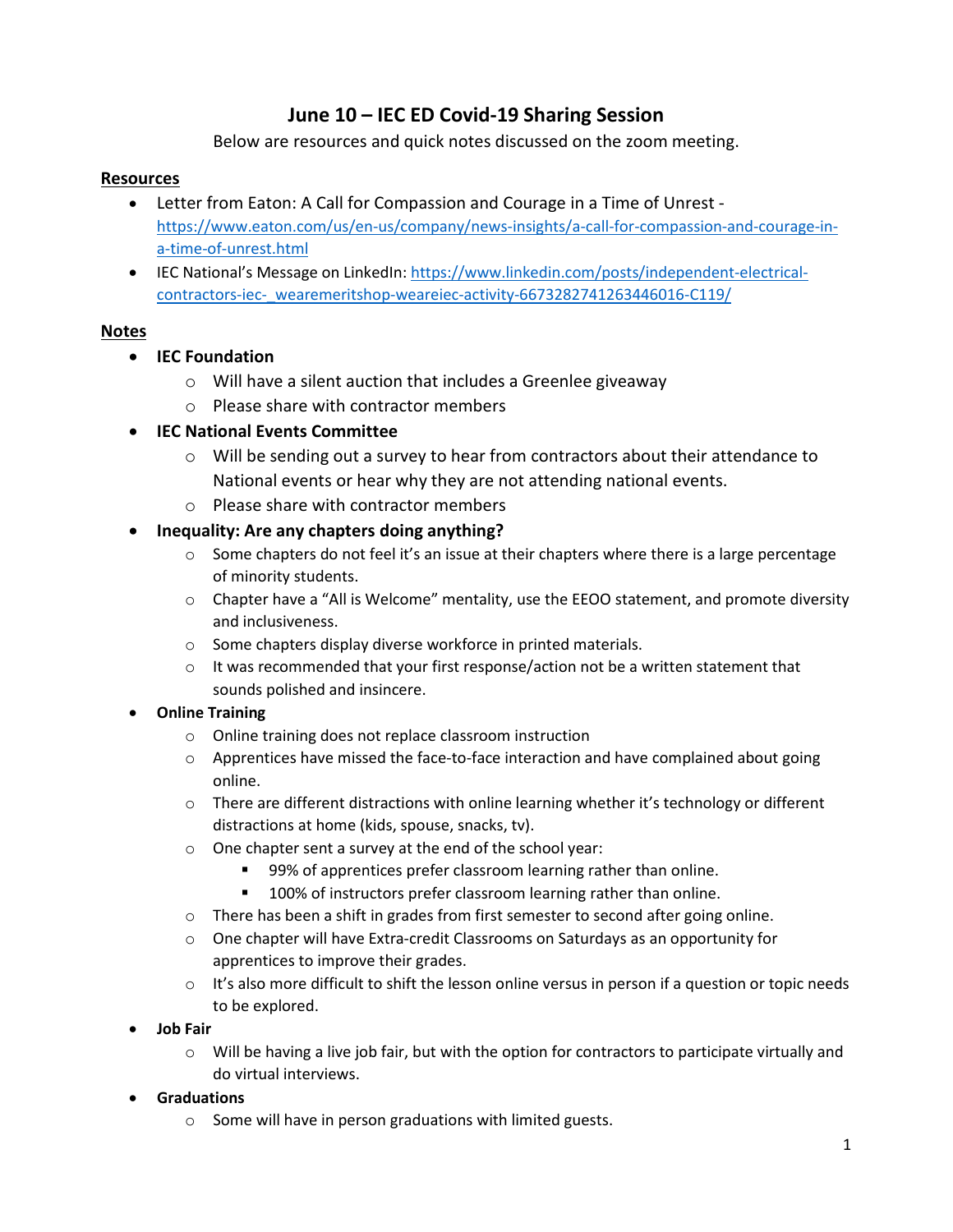- o Some have had their graduations virtually. There were guests that participated out of state and abroad. In the future, will continue to livestream graduations, so families all over can watch and participate.
- o One chapter will do a drive by graduation where they will deliver a gift and take pictures.



# **IEC BUILDING SAFETY PROTOCOL**

1. If you are not feeling well, have a consistent cough or temperature, you may not enter

the building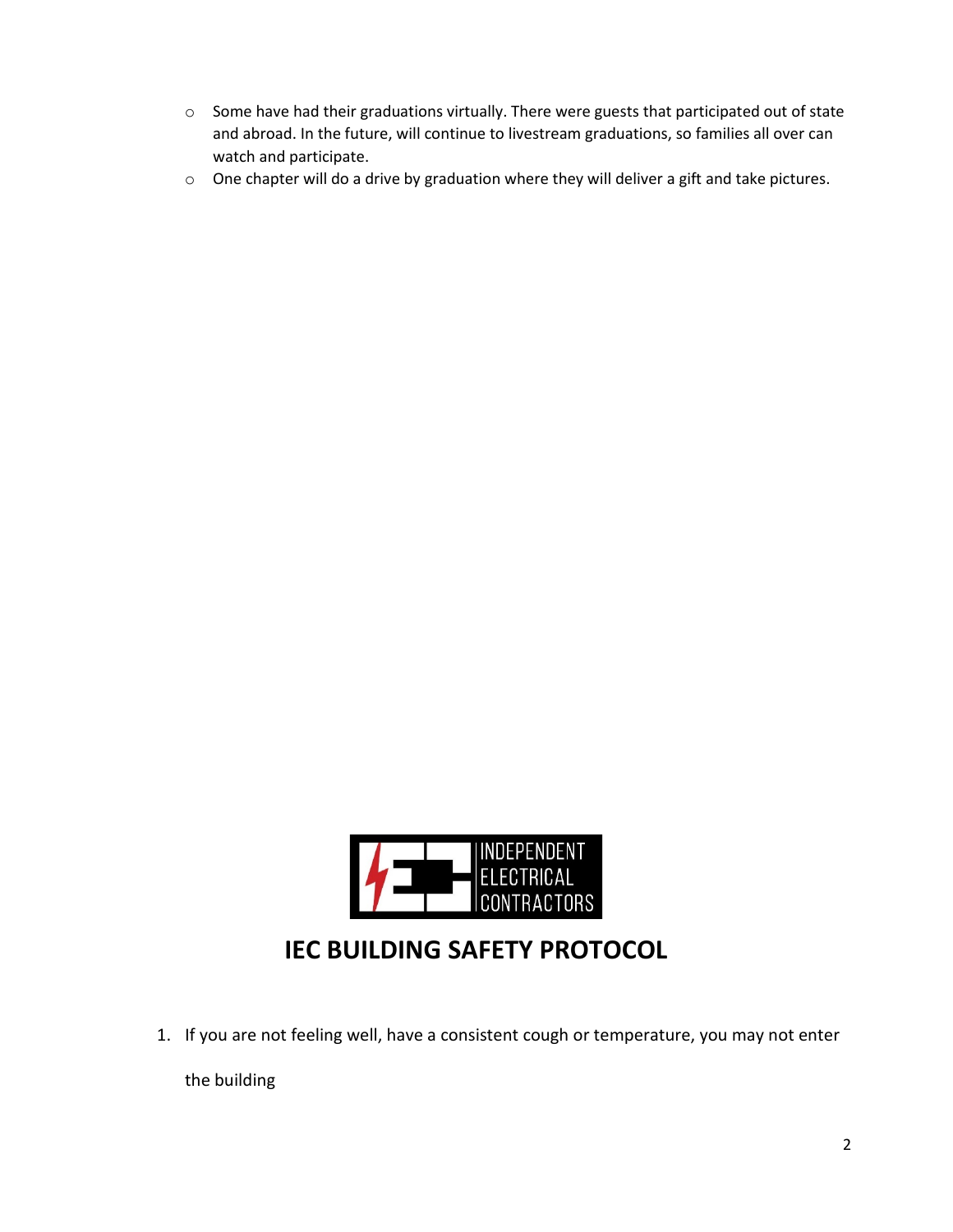- 2. A waiver and release must be signed before proceeding beyond the front entrance
- 3. You must hand sanitize or wash your hands with hot water and soap upon entry
- 4. All staff, students and visitors are subject to an IR Thermometer test and may not proceed past the entrance if not within the acceptable range - 100.4 (note records are not kept of individual test results)
- 5. Use of a mask is STRONGLY encouraged
- 6. You MUST maintain 6' distance at all times, which includes standing in line for the restroom
- 7. Please follow all directional arrows and spacing designations
- 8. No students or visitors may enter any staff member's office
- 9. No handshaking or other forms of bodily contact are permitted

5/21/2020

#### **COMPANY NAME**

## **COVID-19 Exposure Prevention, Preparedness, and Response Plan**

(Insert your company name) takes the health and safety of our employees, students, and members very seriously. With the spread of the coronavirus, or COVID-19, a respiratory disease caused by the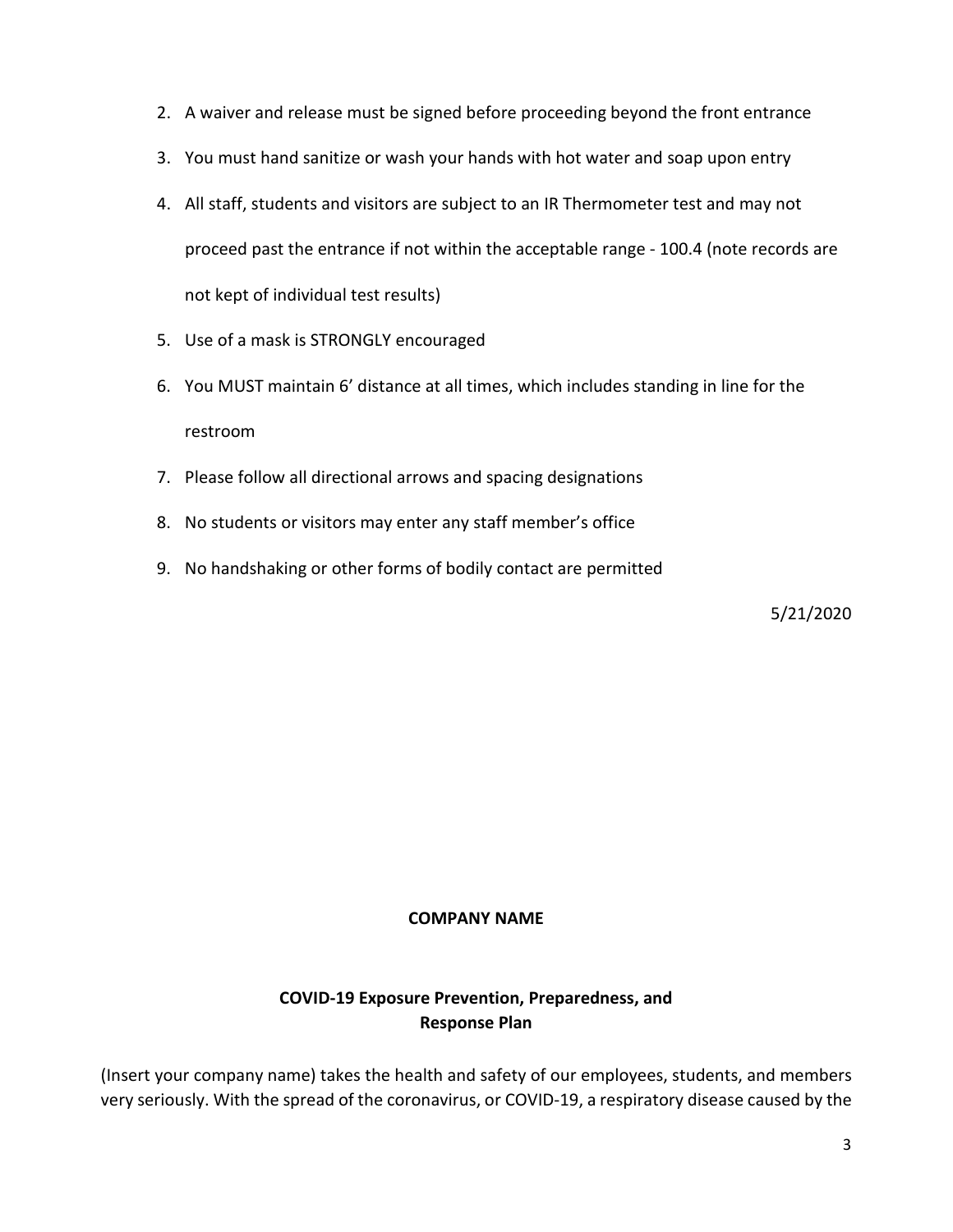SARS-CoV-2 virus, we all must remain vigilant in mitigating the outbreak. In order to be safe, we have developed this COVID-19 Exposure Prevention, Preparedness, and Response Plan to be implemented throughout the Company and while on client sites. We have also appointed our Human Resources Manager to monitor available U.S. Center for Disease Control and Prevention (CDC) and Occupational Safety and Health Administration (OSHA) guidance on the virus.

This Plan is based on currently available information from the CDC and OSHA, and is subject to change based on further information provided by the CDC, OSHA, and other public officials. The Company may also amend this Plan based on operational needs.

## **I. Responsibilities of Managers**

All managers and team leads must be familiar with this Plan and be ready to answer questions from employees. Managers and team leads must consistently set a good example by following this Plan at all times. This involves practicing good personal hygiene, facility and on-site safety practices to prevent the spread of the virus. Managers and team leads must encourage this same behavior from all employees.

## **II. Responsibilities of Employees**

We are requiring every one of our employees to help with our prevention efforts while at work. In order to minimize the spread of COVID-19 at our office and on client sites, we all must play our part. As set forth below, (Company) has instituted various housekeeping, social distancing, and other best practices at our facility and our jobsites. All employees must follow these. In addition, employees are expected to report to their manager if they are experiencing signs or symptoms of COVID-19, as described below. If you have a specific question about this Plan or COVID-19, please ask your manager or team lead. If they cannot answer the question, please contact the Human Resources Manager.

The following is a preventative guidance to all employees, regardless of exposure risk:

- Stay home if you are sick or not feeling well.
- Frequently wash your hands with soap and water for at least 20 seconds. When soap and running water are unavailable, use an alcohol-based hand rub with at least 60% alcohol.
- No handshaking.
- Avoid touching your eyes, nose, or mouth with unwashed hands.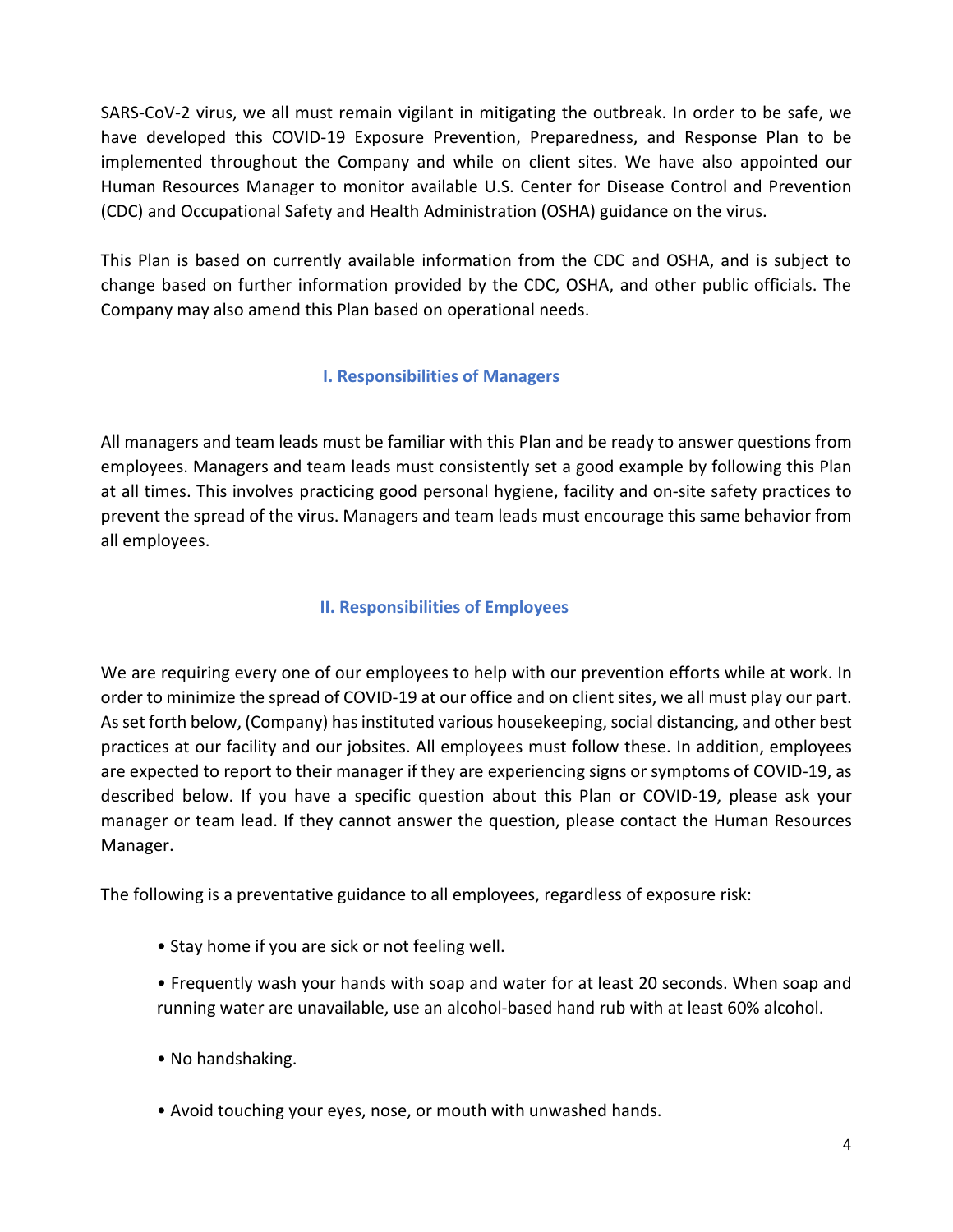• Follow appropriate respiratory etiquette, which includes covering for coughs and sneezes.

• Sneeze or cough into the inside of your elbow or use a tissue and discard tissue into a trash receptacle.

- Practice social distancing maintain 6 feet between coworkers.
- Clean frequently touched surfaces and/or personal workstations.

• Avoid close contact with people who are sick or who may have been exposed to someone with COVID-19.

In addition, employees must familiarize themselves with the symptoms of COVID-19:

- Coughing;
- Fever;
- Shortness of breath, difficulty breathing; and
- Early symptoms such as chills, body aches, sore throat, headache, diarrhea, nausea/vomiting, and runny nose.
- New loss of taste or smell.

If you develop a fever and symptoms of respiratory illness, such as cough or shortness of breath, DO NOT GO TO WORK and call your healthcare provider right away. Likewise, if you come into close contact with someone showing these symptoms, call your healthcare provider right away.

## **III. Facility Cleaning and Disinfecting**

(Company) provides alcohol-based hand sanitizers throughout the workplace and in common areas. Disinfected wipes are also provided to clean and disinfect frequently touched objects and surfaces such as telephones, keyboards and doorknobs.

• If an employee has tested positive for COVID-19, OSHA has indicated that there is typically no need to perform special cleaning or decontamination of work environments, unless those environments are visibly contaminated with blood or other bodily fluids. Notwithstanding this, (Company) will clean those areas that a confirmed-positive individual may have come into contact with before employees can access that workspace again.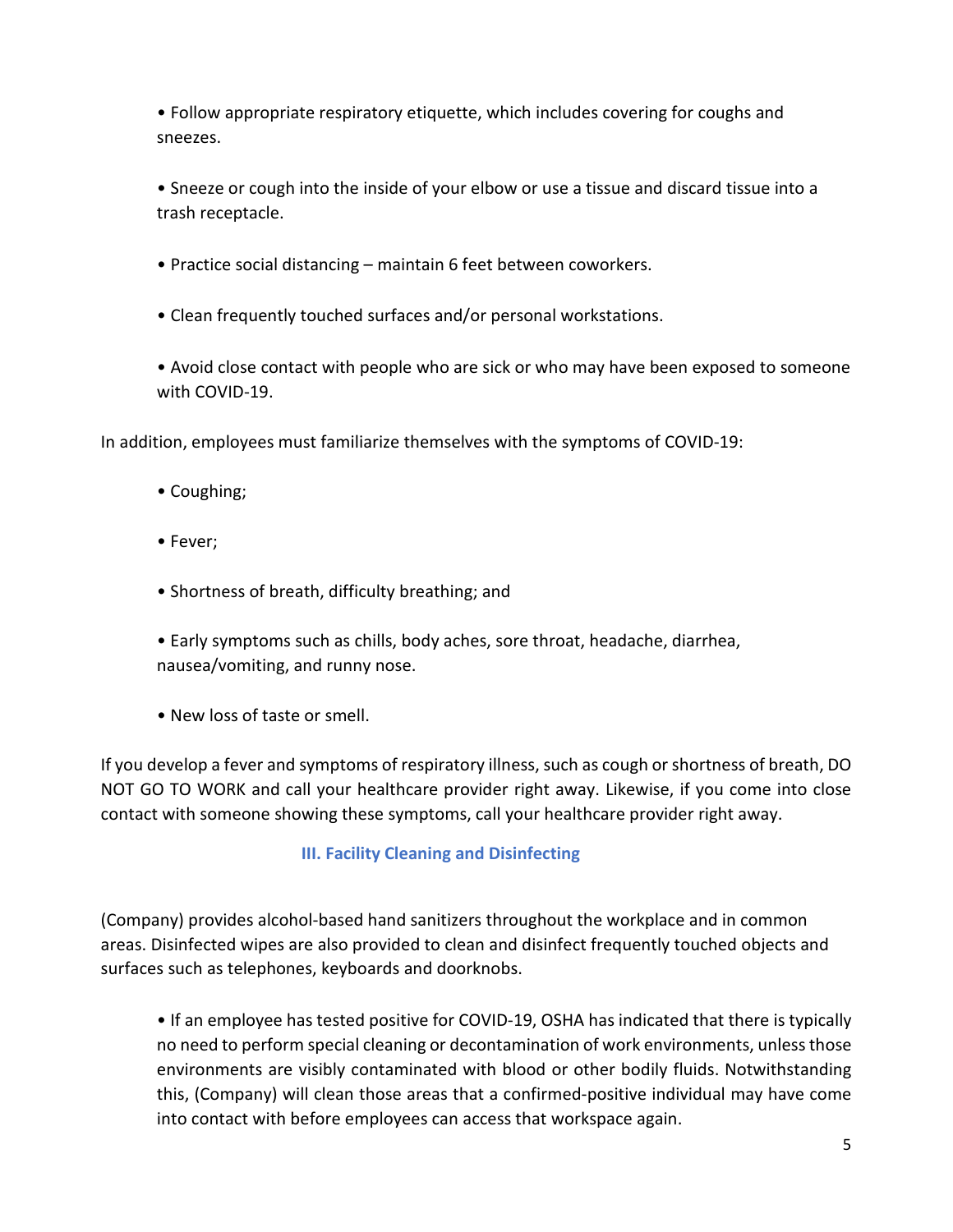#### **IV. Client Site Protective Measures**

(Company) has instituted the following protective measures at all client sites.

A. General Safety Policies and Rules

• Before reporting to a client site, employees must take their temperature. Take a picture of it and submit to their manager.

• If your temperature registers at or above 100.00 degrees Fahrenheit or is showing symptoms of COVID-19, you will be instructed to stay home.

• Any employee/contractor/visitor experiencing symptoms of COVID-19 must leave the site and return home.

• Employees must avoid physical contact with others and direct employees/contractors/visitors to increase personal space to at least six (6) feet, where possible.

• All in-person meetings will be limited. To the extent possible, meetings will be conducted by telephone.

• Employees will be encouraged to stagger breaks and lunches, if practicable, to reduce the size of any group at any one time to less than ten (10) people.

• Employees are encouraged to minimize ridesharing. While in vehicle, employees must ensure adequate ventilation.

• Never use a common source of drinking water, such as a cooler, employees should use individual water bottles.

B. Employees entering Occupied Buildings (Client Sites)

• When on client site, employees must sanitize the work areas upon arrival, throughout the workday, and immediately before departure.

• Employees should ask other occupants to keep a personal distance of six (6) feet at a minimum. Employees should wash or sanitize hands immediately before starting and after completing their workday.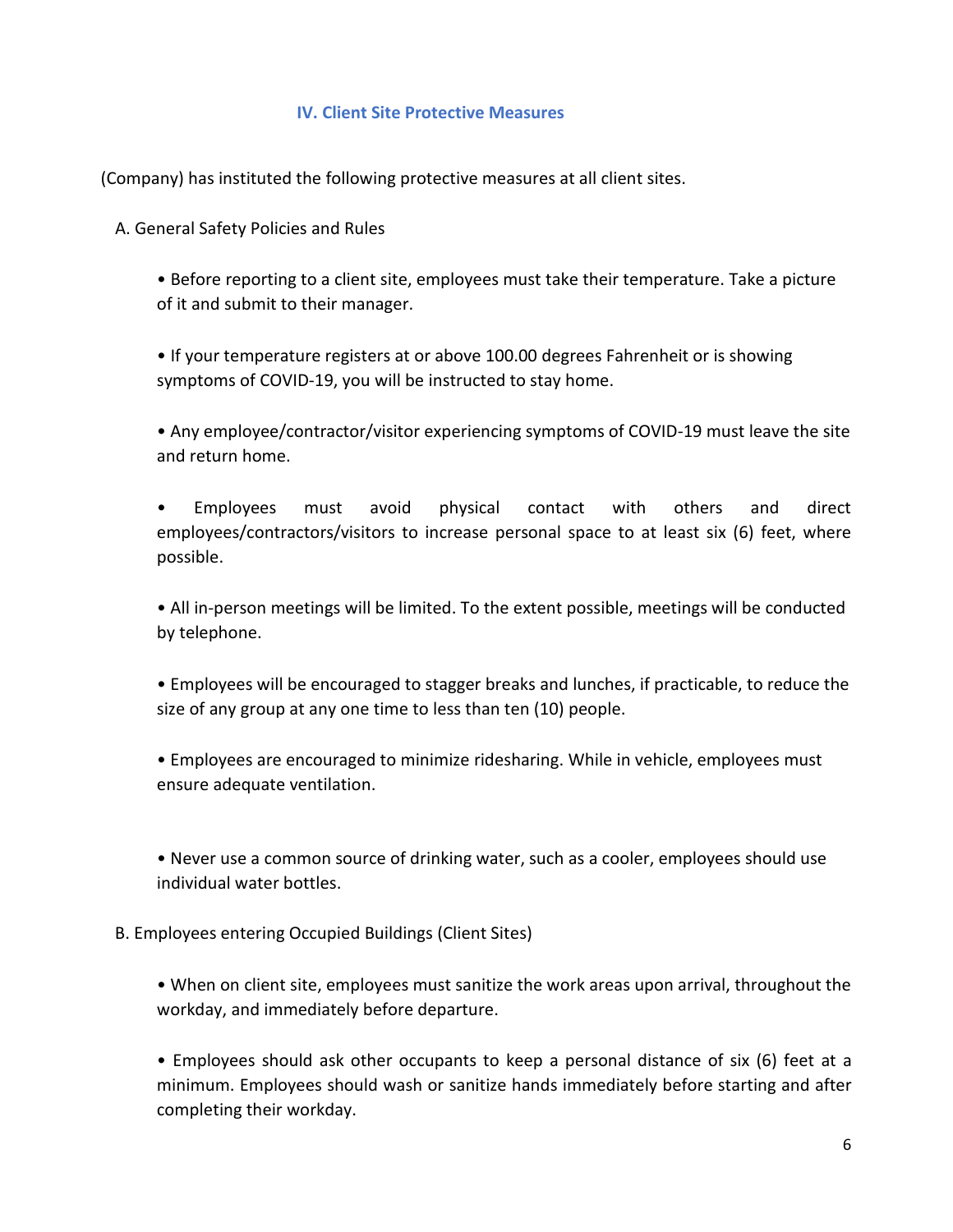#### **V. Office Cleaning and Disinfecting**

(Company) has instituted regular housekeeping practices, which includes cleaning and disinfecting frequently touched surfaces, and other elements of the work environment, where possible. Employees should regularly do the same in their assigned work areas.

•(Company) will ensure that any disinfection shall be conducted using one of the following:

## o Common EPA-registered household disinfectant;

o Alcohol solution with at least 60% alcohol; or

 $\circ$  Diluted household bleach solutions (these can be used if appropriate for the surface).

#### **VI. Exposure Situations**

#### • **Employee Exhibiting COVID-19 Symptoms**

If an employee exhibits COVID-19 symptoms, the employee must remain at home until he or she is symptom free for 72 hours (3 full days) without the use of fever-reducing or other symptom-altering medicines (e.g., cough suppressants). IEC will similarly require an employee that reports to work with symptoms to return home until they are symptom free for 72 hour (3 full days). To the extent practical, employees are required to obtain a doctor's note clearing them to return to work.

## • **Employee Tests Positive for COVID-19**

An employee that tests positive for COVID-19 will be directed to self-quarantine away from work. Employees that test positive and are symptom free may return to work when at least seven (7) days have passed since the date of his or her first positive test and have not had a subsequent illness. Employees that test positive and are directed to care for themselves at home may return to work when: (1) at least 72 hours (3 full days) have passed since recovery;<sup>1</sup> and (2) at least seven (7) days have passed since symptoms first appeared. Employees that test positive and have been hospitalized may return to work when directed to do so by their medical care provider. The Company will require an employee to provide documentation clearing their return to work.

#### • **Employee Has Close Contact with a Tested Positive COVID-19 Individual**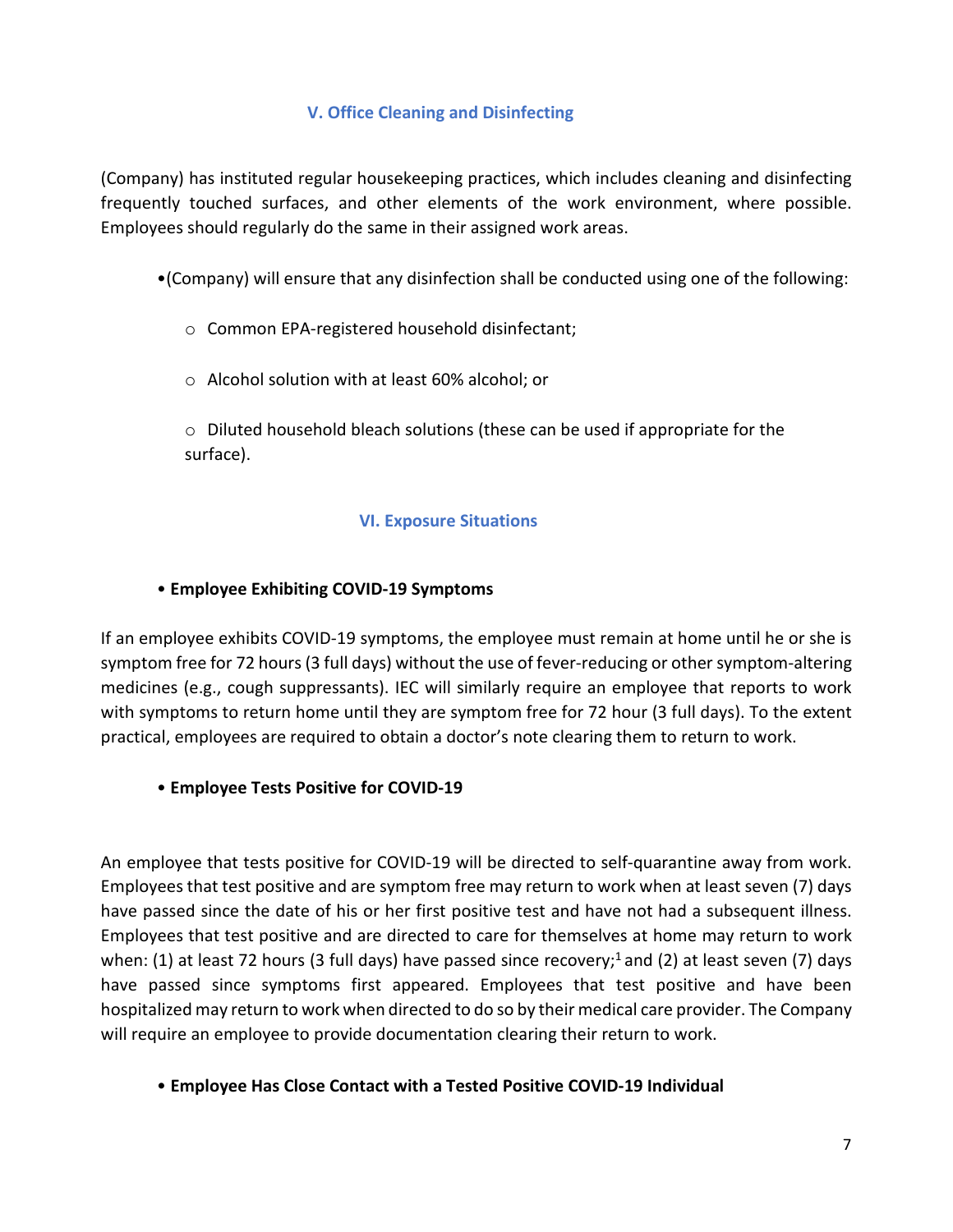Employees that have come into close contact with a confirmed-positive COVID-19 individual (coworker or otherwise), will be directed to self-quarantine for 14 days from the last date of close contact with the carrier. Close contact is defined as six (6) feet for a prolonged period of time.

If Company learns that an employee has tested positive, we will conduct an investigation into coworkers that may have had close contact with the confirmed-positive employee in the prior 14 days and direct those individuals that have had close contact with the confirmed-positive employee to self-quarantine for 14 days from the last date of close contact with the carrier. If an employee learns that he or she has come into close contact with a confirmed-positive individual outside of the workplace, he/she must alert a manager or supervisor of the close contact and also self-quarantine for 14 days from the last date of close contact with the carrier.

## **VII. OSHA Recordkeeping**

If a confirmed case of COVID-19 is reported, IEC will determine if it meets the criteria for recordability and reportability under OSHA's recordkeeping rule. For purposes of COVID- 19, OSHA also requires employers to report to OSHA any work-related illness that (1) results in a fatality, or (2) results in the in-patient hospitalization of one or more employee. "In- patient" hospitalization is defined as a formal admission to the in-patient service of a hospital or clinic for care or treatment.

OSHA has made a determination that COVID-19 should *not* be excluded from coverage of the rule – like the common cold or the seasonal flu – and, thus, OSHA is considering it an "illness." However, OSHA has stated that only confirmed cases of COVID-19 should be considered an illness under the rule. Thus, if an employee simply comes to work with symptoms consistent with COVID-19 (but not a confirmed diagnosis), the recordability analysis would not necessarily be triggered at that time.

 $1$  Recovery is defined as: (1) resolution of fever without the use of fever-reducing medications; and  $(2)$  improvement in respiratory symptoms (e.g., cough, shortness of breath).

If an employee has a confirmed case of COVID-19, Company will conduct an assessment of any workplace exposures to determine if the case is work-related. Work-relatedness is presumed for illnesses that result from events or exposures in the work environment, unless it meets certain exceptions. One of those exceptions is that the illness involves signs or symptoms that surface at work but result solely from a non-work-related event or exposure that occurs *outside* of the work environment. Thus, if an employee develops COVID-19 *solely* from an exposure outside of the work environment, it would *not* be work-related, and thus not recordable.

Company assessments will consider the work environment itself, the type of work performed, risk of person-to-person transmission given the work environment, and other factors such as community spread. Further, if an employee has a confirmed case of COVID-19 that is considered work-related,